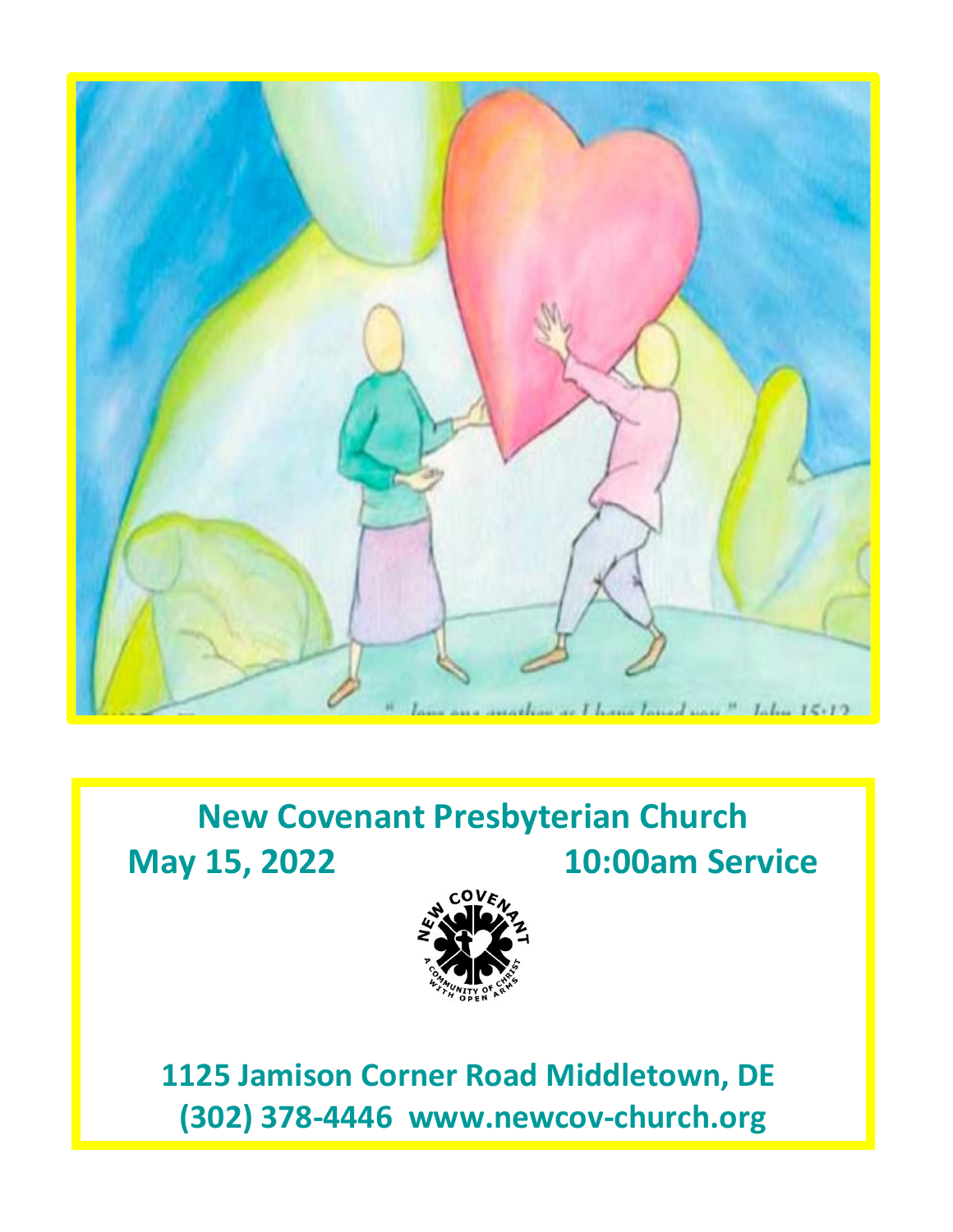# The Worship of God May 15, 2022 Fifth Sunday of Easter

### **Welcome and Announcements** *Lay Leader: Jane Adams*

### **Sharing Our Vision**

### **Preparing Ourselves for Worship During the Musical Prelude …**



*When Ira Gillett, a missionary to East Africa, returned home to report on his activities overseas, he related an interesting phenomenon. Repeatedly, Gillett had noticed how groups of Africans would walk past government hospitals and travel many extra miles to receive medical treatment at missionary compounds.*

 *Finally, he asked a particular group why they walked the extra distance when the same treatments were available at the government clinics. And the reply was, "The medicines may be the same, but the hands which provide them are different."*

 *That's the virtue of LOVE INCARNATED. That kind of love makes a difference. Christ has no hands, but our hands; no feet, but our feet. We are his ambassadors, representing him to the world. And when we love as he loved us, it will make all the difference. People will notice. Christian love is indispensable. – Rick Ezell*

# Preparing to Meet God

### **Call to Worship**

- L: Come, O people, and join with all of creation in praising God.
- *P: With the stars and the planets, with the mountains and the waters, we give thanks for the opportunity to praise our God!*
- L: Come and join all people who sing to God's glory.
- *P: With the powerful and meek, men and women, old and young joining together, we all praise the Lord!*
- L: Come and praise and speak the most basic language of faith.
- *P: For when we truly praise the Lord, we learn what Christian love is all about; we love one another, as God loved us.*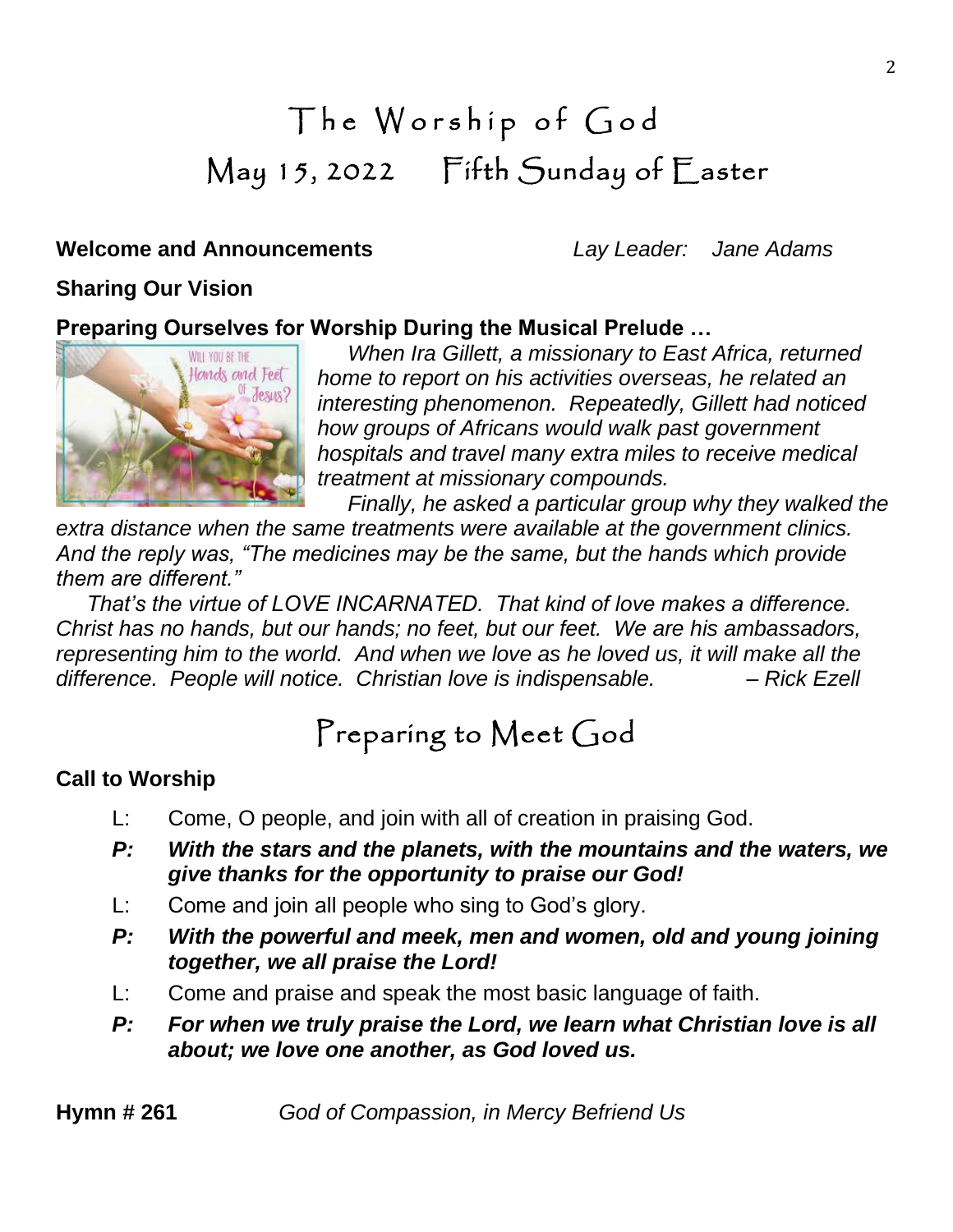*1-God of compassion, in mercy befriend us; Giver of grace for our needs all availing, Wisdom and strength for each day do thou send us, Patience untiring and our courage unfailing.*

*2-Wandering and lost, thou hast sought us and found us, Stilled our rude hearts with thy word of consoling; Wrap now thy peace, like a mantle, around us, Guarding our thoughts and our passions controlling.*

*3-How shall we stray, with thy hand to direct us, Thou who the stars in their courses art guiding; What shall we fear, with thy power to protect us, We who walk forth in thy greatness confiding?*

## **Prayer of Confession** *Lay Leader*

*God of hope, you promise to make all things new, and you have been patient in your desire to restore your world to its original perfection. We have been stubborn and belligerent, not living as you intended. Forgive our unwillingness to be changed – to be open to you and others – to open the doors of the church to those different from ourselves. Continue your patience with us until we become your new creations, living in love and peace with one another. And now,* 

*holy God, we turn to you in silent prayer to share our concerns and to seek your forgiveness………………………………………….……………………….………….Amen.*

### **Assurance of Pardon:**

- L: Hear the Good News: We are not only baptized with water, but with the Holy Spirit.
- *P: God has given us the same gift that was given to the apostles, because we believe in the Lord Jesus Christ.*
- L: Friends, believe the Good News of the Gospel -
- *P: In Jesus Christ, we are forgiven!*

Meeting God in the Word

#### **Children's Message**

**First Lesson** *Praise for God's Glory Psalm 148 Lay Leader*

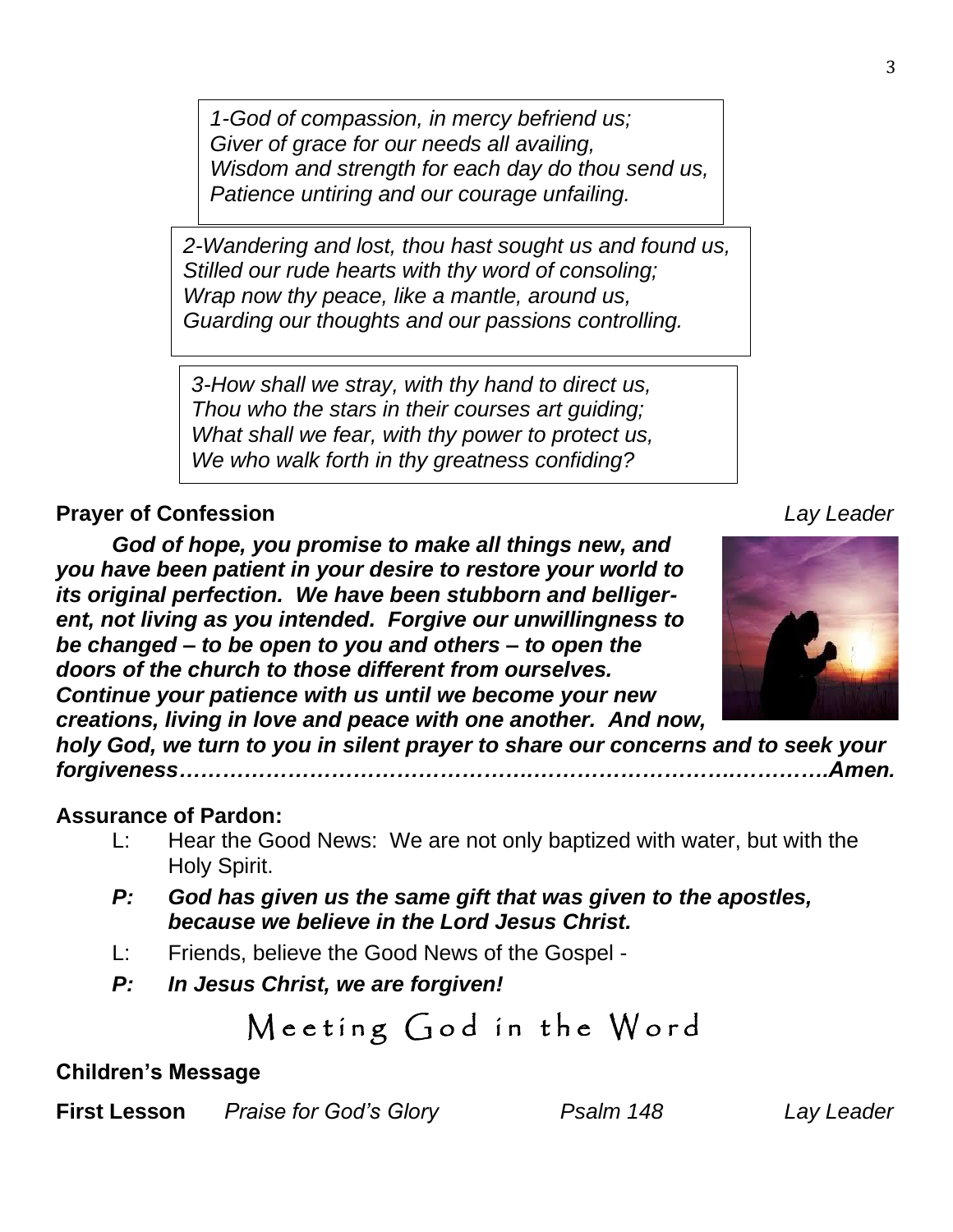*Praise the Lord! Praise the Lord from the heavens; praise him in the heights! Praise him, all his angels; praise him, all his host! Praise him, sun and moon; praise him, all you shining stars! Praise him, you highest heavens, and you waters above the heavens!*

*Let them praise the name of the Lord, for he commanded and they were created. He established them for ever and ever; he fixed their bounds, which cannot be passed. Praise the Lord from the earth, you sea monsters and all deeps, fire and hail, snow and frost, stormy wind fulfilling his command!*

*Mountains and all hills, fruit trees and all cedars! Wild animals and all cattle, creeping things and flying birds! Kings of the earth and all peoples, princes and all rulers of the earth! Young men and women alike, old and young together!*

*Let them praise the name of the Lord, for his name alone is exalted; his glory is above earth and heaven. He has raised up a horn for his people, praise for all his faithful, for the people of Israel who are close to him. Praise the Lord!*

L: This is the Word of the Lord. *P: Thanks be to God.*

**Special Music** *My Faith Looks Up to Thee* **<b>Bell Choir Bell Choir Second Lesson** *The New Commandment John 13: 31-35 Carol*

 $AMO$ 

*When he had gone out, Jesus said, 'Now the Son of Man has been glorified, and God has been glorified in him. If God has been glorified in him, God will also glorify him in himself and will glorify him at once. Little children, I am with you only a little longer. You will look for me; and as I said to the Jews so now I say to you, "Where I am going, you cannot come." I give you a new commandment, that you love one another. Just as I have loved you, you also should love one another. By this everyone will know that you are my disciples, if you have love for one another.'*

L: This is the Word of the Lord. *P: Thanks be to God.*

**Sermon** *Our Calling to be Generous*

# Responding to the Word

**Hymn** *God You Love the World* (Sung to *Song of Hope*, #765, *G2G)*

> *1-God, you love the world! You sent your only Son, And you said, "Go share my love with everyone." So we seek to serve you in our homes and towns, And we work to show the world: Your love abounds! R*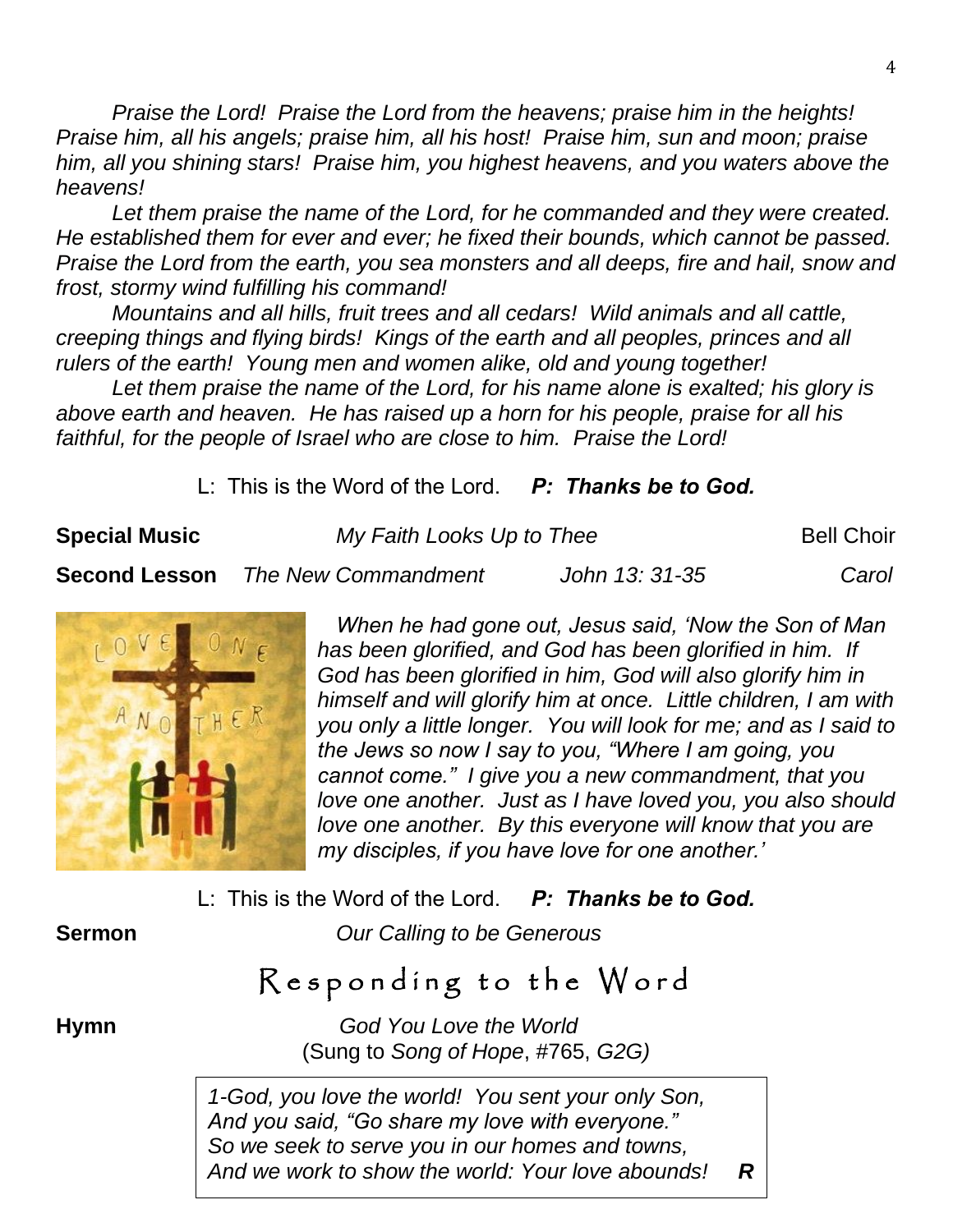*Refrain: Lead us, as we go this day; Guide us as we work and pray. Give us, when each day is through, True joy, found in serving you.*

*2-By your Spirit, some build houses, safe and strong, Some are called to share your Word in prayer and song. Some are called to heal the sick and fight disease, Some are called to save the land by planting trees. R*

*3-Teach us that in loving, we must listen well. Help us hear the stories others have to tell. Help us learn from other people and their ways. May we be united as we offer praise. R*

### **Affirmation of Faith**

*We believe that God never gives up on us.*

We believe that Jesus was God in human form, who showed us the astounding *steadfastness of God's love for us.*

*We believe God's Holy Spirit is always with us, even in times of deep suffering and sorrow.*

*We know that God's love for us continues, and continues, and continues for eternity.*

*And nothing – not even death – can separate us from this love.*

*And we are called to LOVE AS JESUS LOVED, and SHARE IT with the world, that the world might come to know God through us.*

### **Prayers of the People and the Lord's Prayer**

### **Cares Chorus**

*I cast all my cares upon you. I lay all of my burdens down at your feet. And anytime I don't know what to do, I case all my cares upon you.*

## **The Call to Celebrate Our Gifts**

*Prayer of Dedication: God of abundance, you have poured out a large measure of earthly blessings on us. Our table is richly furnished, our cup overflows, and we live in safety and security. Teach us to set our hearts on you and not these materials blessings. Keep us from becoming captivated by prosperity, and grant us wisdom to use your blessings to your glory. Through Christ we pray. Amen.*